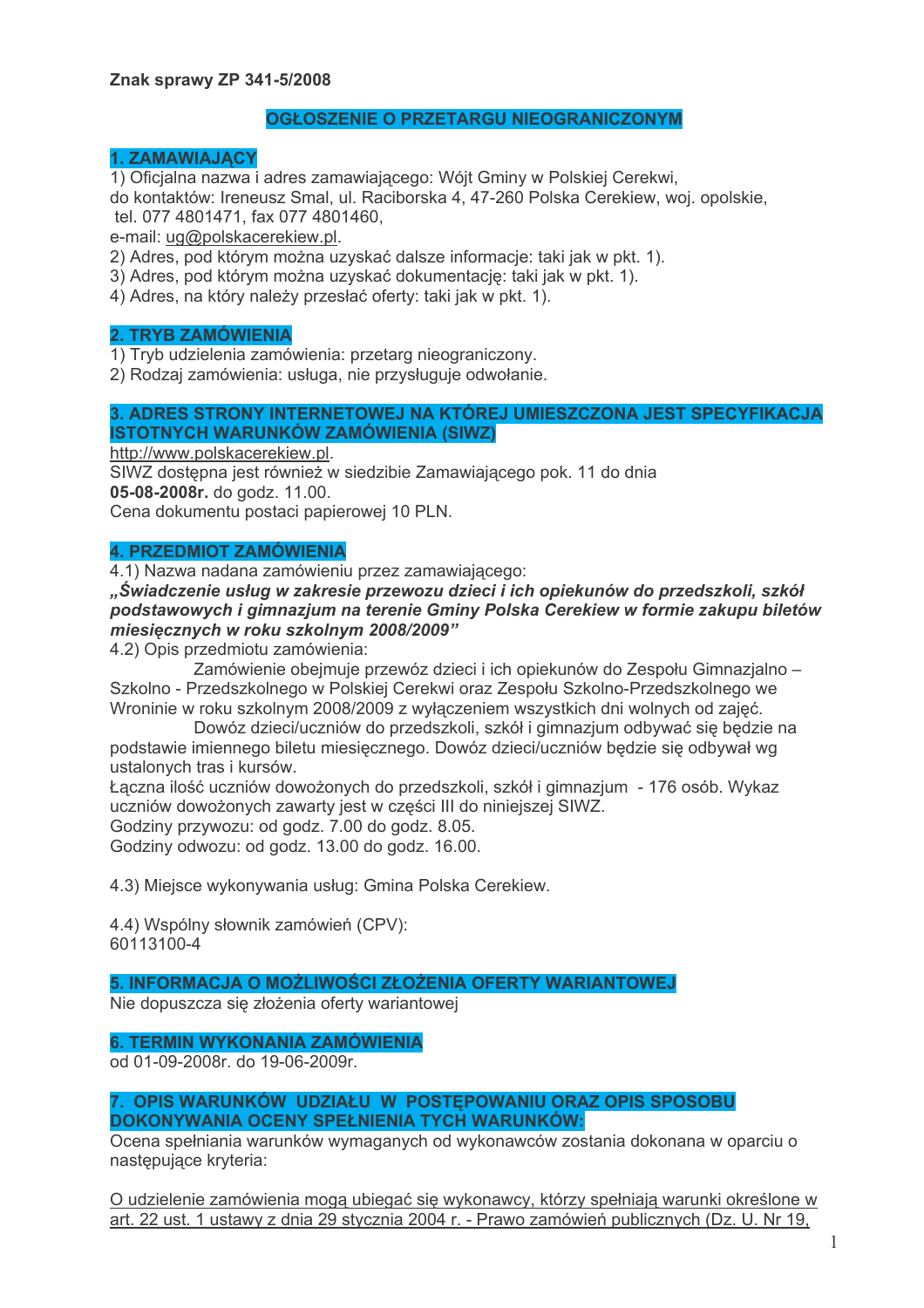poz. 177, z późn. zm.) tj.:

1) Posiadaja uprawnienia do wykonywania określonej działalności lub czynności, jeżeli ustawy nakładają obowiązek posiadania takich uprawnień.

2) Posiadają niezbędną wiedzę i doświadczenie oraz dysponują potencjałem technicznym i osobami zdolnymi do wykonania zamówienia.

3) Znajduja sie w sytuacji ekonomicznej i finansowej zapewniającej wykonanie zamówienia.

4) Przedstawia wykaz podobnych zamówień wykonanych w okresie ostatnich 3 lat

5) Przedstawią aktualne badania diagnostyczne i przeglądy techniczne pojazdów które zostaną użyte do wykonania zamówienia, z podaniem roku budowy pojazdu i nr rejestracyjnego. 6) Podobne zamówienie wykonali z należytą starannością.

7) Nie podlegają wykluczeniu z postępowania o udzielenie zamówienia na podstawie art. 24 ustawy z dnia 29 stycznia 2004 roku - Prawo zamówień publicznych.

Wykonawcy w celu potwierdzenia spełniania warunków udziału w postępowaniu zobowiązani są załączyć do swych ofert następujące oświadczenia i dokumenty:

- 1. aktualny odpis z właściwego rejestru albo aktualne zaświadczenie o wpisie do ewidencji działalności gospodarczej, jeżeli odrebne przepisy wymagają wpisu do rejestru lub zgłoszenia do ewidencji działalności gospodarczej, wystawiony nie wcześniej niż 6 miesiecy przed upływem terminu składania ofert.
- 2. aktualne zaświadczenie właściwego naczelnika urzędu skarbowego, że Wykonawca nie zalega z opłatami z tytułu zobowiązań podatkowych lub zaświadczenia, że uzyskał przewidziane prawem zwolnienie, odroczenie lub rozłożenie na raty zaległych płatności lub wstrzymanie w całości decyzii właściwego organu - wystawione nie wcześniej niż 3 miesiace przed upływem terminu składania ofert,
- 3. aktualne zaświadczenia z Zakładu Ubezpieczeń Społecznych lub Kasy Rolniczego Ubezpieczenia Społecznego o niezaleganiu w składkach na ubezpieczenie społeczne lub zaświadczenia, że uzyskał przewidziane prawem zwolnienie, odroczenie lub rozłożenie na raty zaległych płatności lub wstrzymanie w całości decyzji właściwego organu – wystawione nie wcześniej niż 3 miesiące przed upływem terminu składania ofert,
- 4. licencji na podjecie działalności gospodarczej w zakresie objętym zamówieniem publicznym.
- 5. wykaz wykonanych w ciagu ostatnich 3 lat (tj. 01-08-2005 do 31-07-2008) usług podobnych do przedmiotu zamówienia, a jeżeli okres prowadzenia działalności jest krótszy – w tym okresie, z podaniem ich wartości, przedmiotu, dat wykonania i odbiorców oraz załączenie dokumentów, potwierdzających, że usługi te zostały wykonane należycie,
- 6. polisa lub inny dokument ubezpieczenia potwierdzający, że wykonawca jest ubezpieczony od odpowiedzialności cywilnej w zakresie prowadzonej działalności,
- 7. wykaz niezbędnego do wykonania zamówienia taboru samochodowego jakimi dysponuje Wykonawca, rodzaj wozu, rok budowy, parametry techniczne, jlość sztuk, tytuł prawny,
- 8. kserokopie badań technicznych pojazdów, które zostana użyte do wykonania zamówienia,
- 9. wypełniony i podpisany przez Wykonawce wzór umowy
- 10. oświadczenie o spełnieniu warunków udziału w postepowaniu stosownie do art. 22 ust 1 i art. 24 ust. 1 i 2 ustawy Prawo zamówień publicznych,
- 11. w przypadku wnoszenia wspólnej przez wykonawców wspólnie ubiegających się o udzielenie zamówienia, należy dołączyć oświadczenie Wykonawców, że ich zobowiązania co do wykonania zamówienia sa solidarne a także:
- oznaczenie zakresu rzeczowego za jakie bedzie odpowiadał poszczególny członek konsorcjum/spółki,
- określenie sposobu wspólnej realizacji kontraktu i oznaczenia lidera konsorcjum/spółki,
- podpisy pod oferta winni złożyć wszyscy członkowie podmiotu chyba, że umowa konsorcjum/spółki wskazuje inny charakter reprezentowania podmiotu,
- do oferty składanej przez konsorcjum ma być załączony oryginał pełnomocnictwa dla pełnomocnika konsorcjum do reprezentowania wykonawców wspólnie ubiegających się o udzielenie zamówienia w postępowaniu o udzielenie zamówienia albo reprezentowania w postępowaniu i zawarcia umowy w sprawie zamówienia publicznego, zaakceptowane